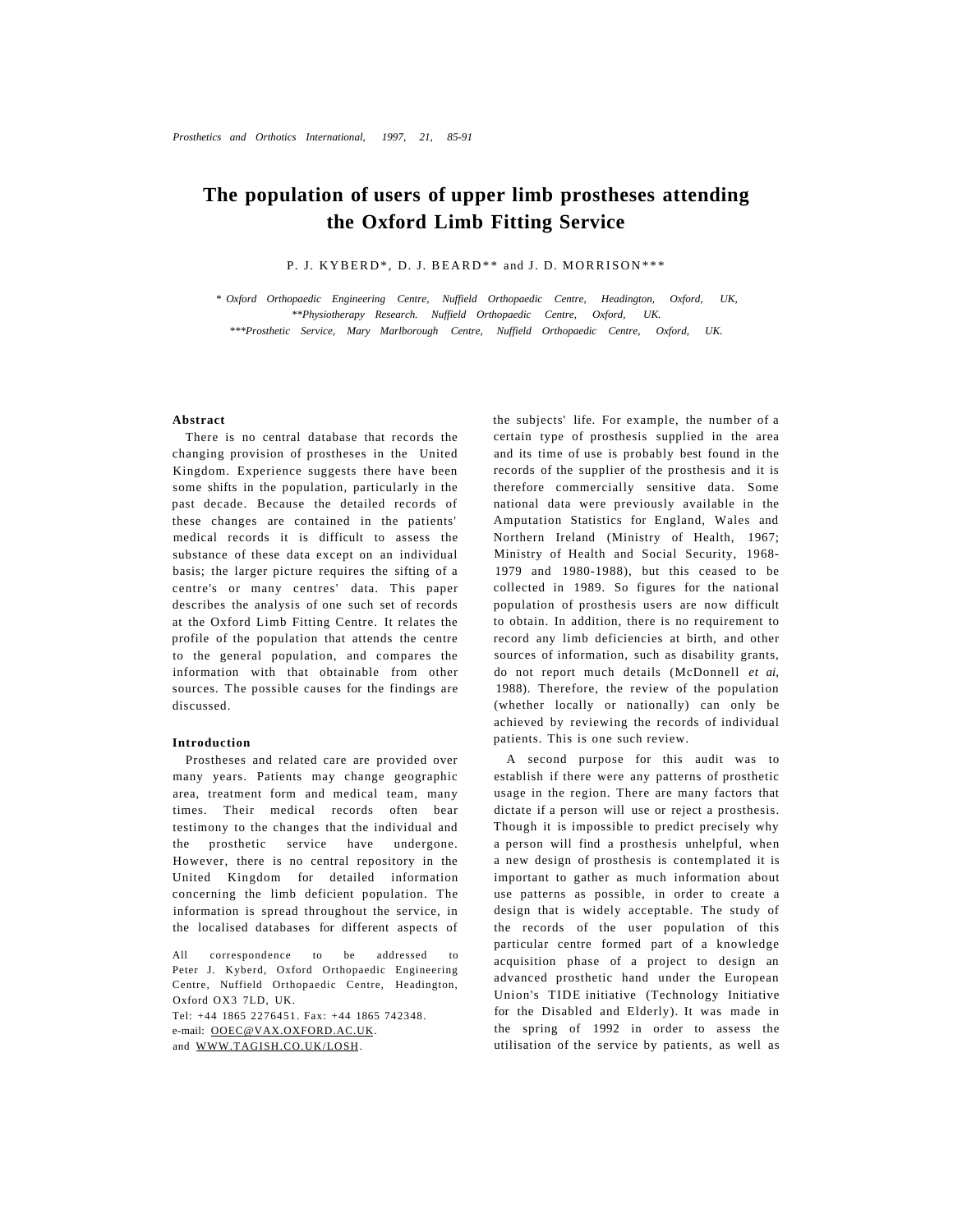in preparation for a more detailed survey of the active user population attending the centre (Kyberd *et al, in preparation).* The population studied is that which attended the Oxford Limb Fitting Centre in the Nuffield Orthopaedic Centre, National Health Service Trust, Oxford, UK.

As this was an audit of the records from the Oxford Limb Fitting Centre, the data derived corresponds only to this sub-group of the limb deficient population of the UK and generalisations should be made with caution. These patients were targeted because the aim of this audit was to gather information prior to the design of a prosthesis.

# **Method**

A list of the names of all the individuals who are recorded as receiving upper limb prosthesis care from the centre was obtained from computer records. No other details are retained on computer. The individual records were read and specific details were recorded:

- age;
- gender;
- cause and level of loss;
- type of appliance supplied, both the current device and previous systems;
- estimated level of usage.

For the purposes of the survey, the date of last contact was recorded. The approximate level of use of their principal prosthetic arm was judged

from the frequency of the requests to maintain or service the arm and its components. A small number of records (7) was untraceable. These are not included in any of the following statistics. Periodically, the files of the centre are reviewed and reminders are sent to all patients who have not had any contact with the centre. This reminder includes a brief questionnaire in an attempt to find out why no contact has been made. This may provoke a simple written reply or a request for an appointment. In either eventuality a reply was counted as positive contact.

The data obtained were analysed and compared with findings from other studies.

### **Centre population**

The catchment area for the centre was, at the time, the Oxford Regional Health Authority (ORHA). The ORHA comprises approximately 2.58 million individuals (1.29m males, 1.29m females) (Oxford Regional Health Authority, 1991). The centre's region can be considered to be representative of the population of the United Kingdom as a whole as it has a balance of urban and rural areas. It draws individuals from Oxfordshire and Berkshire, much of Buckinghamshire as well as areas in Wiltshire and Northamptonshire. For the purposes of this survey this will be referred to as *The Oxford Area.* Patients are referred to the centre where they are assessed by the medical, therapy and



Fig I. The profile of the age of the population of individuals attending the Oxford Limb Fitting Centre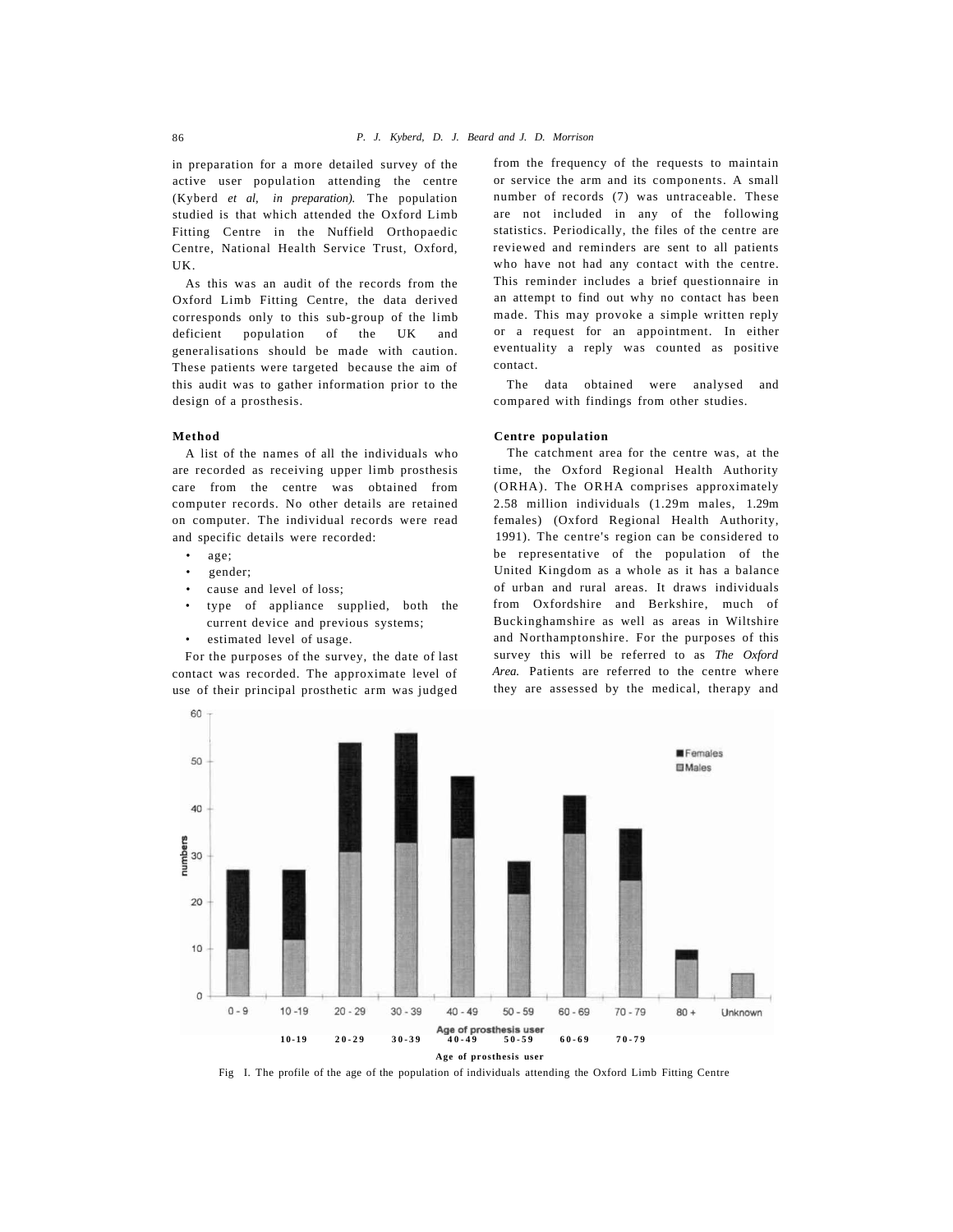Table 1, Total numbers of individuals listed for the Oxford Area limb fitting service.

| Population   | 334 | 100% | plus 7 untraceable |
|--------------|-----|------|--------------------|
| Adult male   | 197 | 59%  |                    |
| Adult female | 93  | 28%  |                    |
| Under 16s    | 44  | 13%  |                    |

prosthetic staff. Routine maintenance is carried out by contracts to the NHS. This may be carried out on attendance at the centre, or they may use the free postal service.

# **Results**

*Population* 

In February 1992 the Oxford Limb Fitting Centre had 341 patients listed as having attended the centre, Table 1 outlines the proportions.

The profile of the ages of the population is shown in Figure 1, arranged in intervals of ten years. It shows a similar number of patients for the first two decades, increasing for the individuals of working age and decreasing then on, with an additional peak in the years 60 to 80, when many would have been active during World War Two.

It is interesting to compare these with the available statistics of the entire regional population. The number for each age interval is normalised by dividing it by the total population in the region who are of the same age (data from Oxford Regional Authority (1991)) (Fig.

2). This gives the proportion of the population that are users of limbs and attend the centre. The result was a modest trend  $(^{6}-0.45)$ . The gradient of  $1.2 \times 10^7$  shows that there appears to be only a small increase in the prevalence of prosthesis use with age.

### *Cause of loss*

If the cause of loss is divided into the two broad categories of congenital and traumatic, it can be seen that the male population is dominated by traumatic amputations, of which more are right sided (Fig. 3). Of the males with congenital losses a left side bias is observable, similar to other studies (McDonnell *et al,*  1988). The left bias in the congenital losses is shown in the female population, although there are far fewer traumatic losses. The larger number of females with a congenital loss is highly significant (pj0.005, [Chi squared]) compared with the male population. This finding differs from other studies (McDonnell *et al,* 1988).

#### *Date of last contact*

Figure 4 shows the date of the last contact an individual person made with the centre. A working definition for the 'active' population of users employed at the centre is that they have made contact with the centre at some point in the past two years. This definition was adopted for the study. Over 50% of the patients are therefore 'active'.



Fig. 2. Age profile of the audit population normalised by the total numbers of individuals in the same age categories within the *Oxford Area.*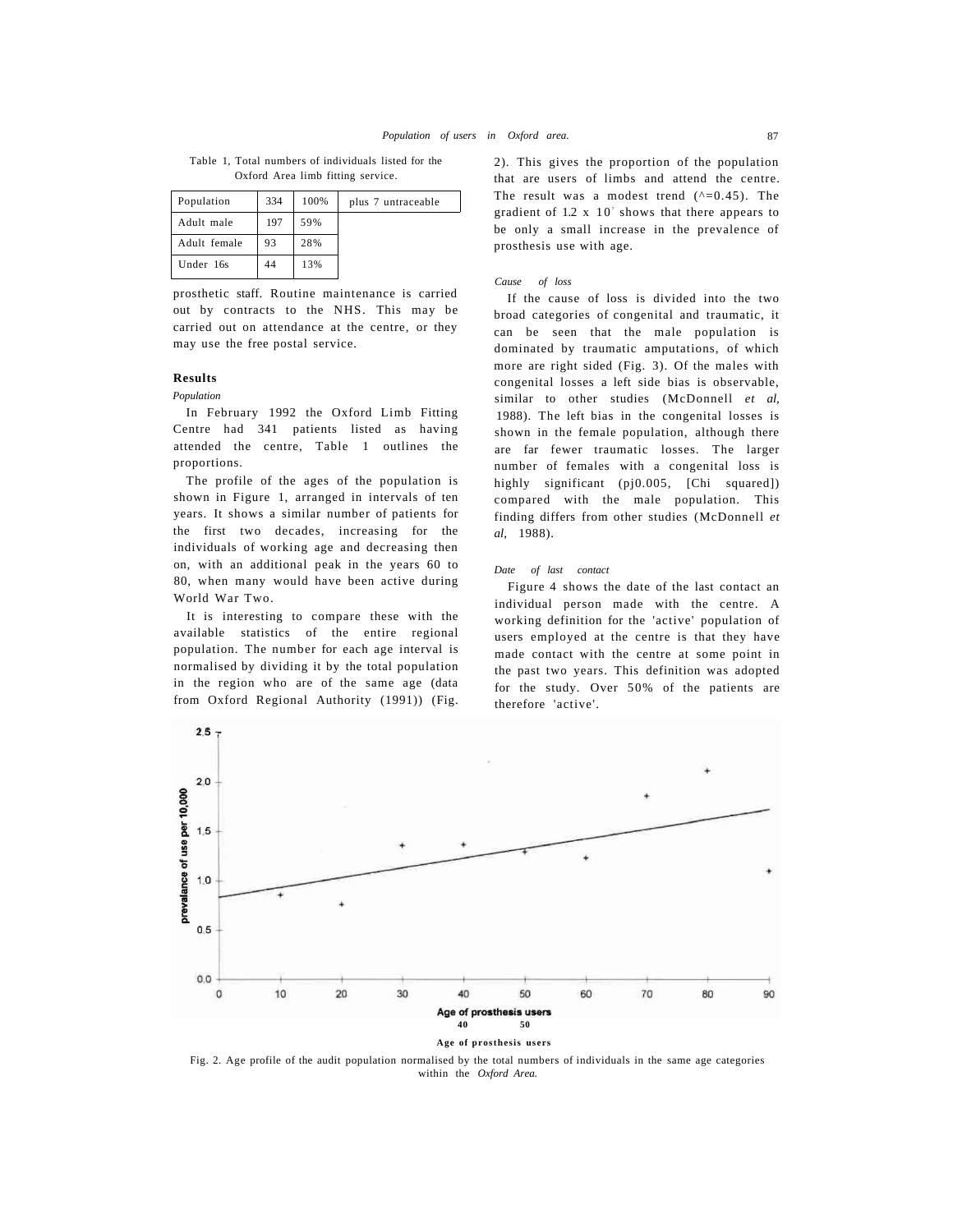

*Principal type of prosthesis* 

Table 2 indicates the types of prosthesis that were used by the population. The categories are: cosmetic, working (including mechanical hands, split hooks, 'C hooks) with myoelectric hands as a separate category. One category was judged to be the device each person principally used. This selection was based on the frequency of replacement/repair of the various devices the person was supplied with. For the entire recorded population the numbers of users of cosmetic and working hands are similar (133 to

# *Level of loss*

proportionally higher.

Table 3 shows that in the population studied the largest single group are those with a transradial absence (163, 49%). The division of active and non-active users shows that there is no particular bias towards one group or level. In addition Table 4 shows a comparison with studies made at other centres.

number of working prostheses becomes



Fig. 4. Year of last contact of persons attending the Oxford limb fitting service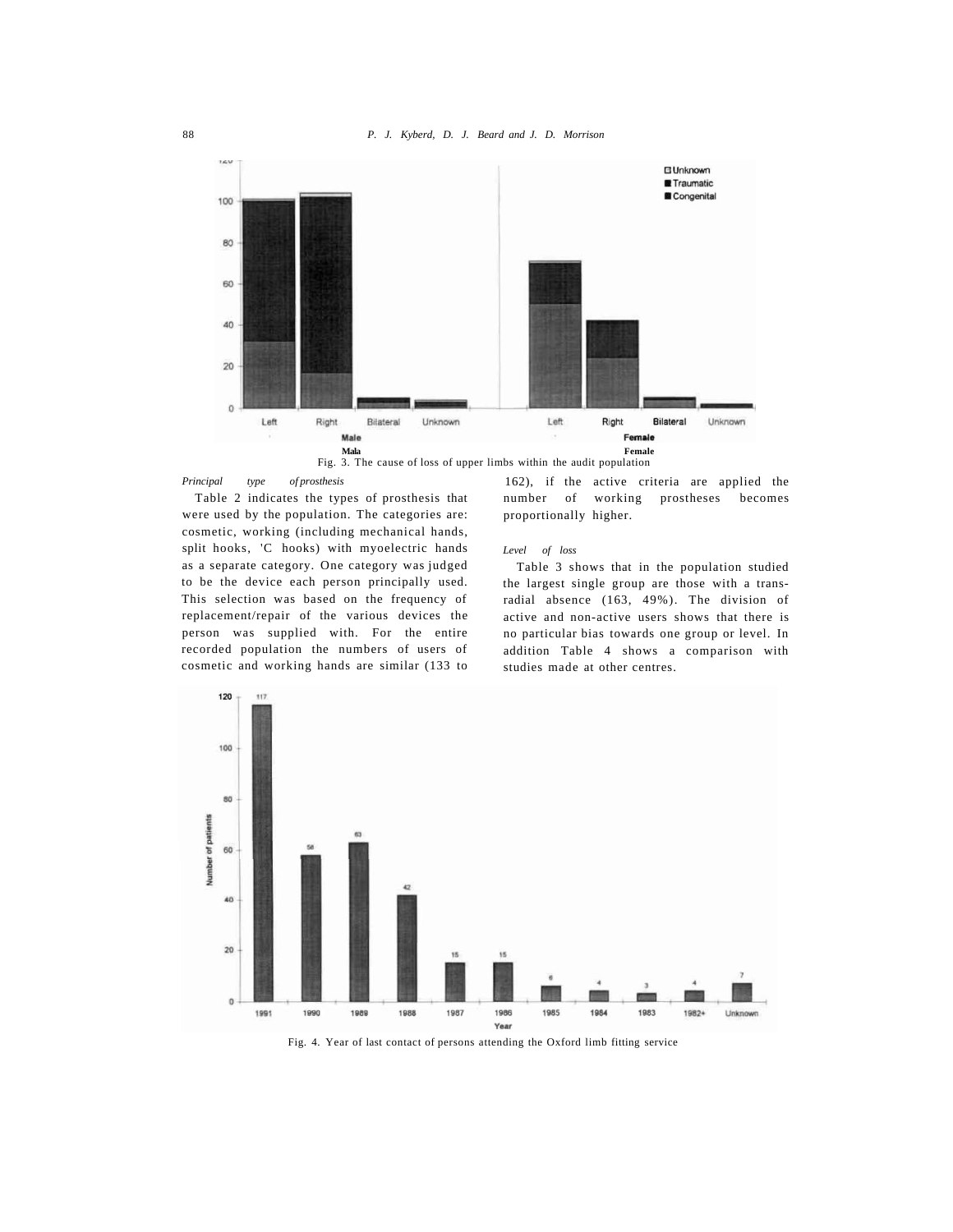Table 2. Types of principal prosthesis used, showing the proportions of users related to their most recent year of attendance.

| Type       | 2 Years | 4 Years | Total |
|------------|---------|---------|-------|
| Cosmetic   | 65      | 44      | 133   |
| Working    | 91      | 45      | 162   |
| Myelectric | 9       |         | 13    |
| Unknown    | 8       | 11      | 26    |

Table 3. The levels of loss of the centre's population with the proportions of the most recent attendances shown.

| Level         | 2 Years | 4 Years | Total |
|---------------|---------|---------|-------|
| Trans-humeral | 55      | 28      | 97    |
| Trans-radial  | 88      | 49      | 163   |
| Partial hand  | 32      | 27      | 71    |
| Unknown       |         |         |       |

**Discussion** 

*Population* 

A comparison between the patient group and the population of the region shows only a small increase in the prevalence of prosthesis use with age (the gradient represents a rate of only 1 in 810,000 per year) and there appears to be no major increase with advancing years. This contrasts strongly with amputations of lower limbs. The dominant cause of lower limb loss over the age of 50 is related to vascular problems, which generally increase with age, and so a similar graph for these patients would probably show an increasingly steep curve. By contrast, the upper limb amputations are more often caused by work and recreational activities; this is also likely to explain the gender profile.

The gradient of the normalised population is a measure of the change in the number of individuals who choose to use the service; the increase with age is slight. This measure includes those who recently suffered an amputation plus others who may not have wanted to use the service before, minus those who have stopped using the service.

The straight line fit for the data crosses the yaxis at 7.4  $x$  10 \ This represents the population of individuals at the age of zero, i.e those with

congenital absences. This suggests a ratio of 1 in 3,500.

#### *Cause of limb loss*

The bias towards the male population, with the greatest numbers being right side from traumatic amputation agrees with other studies. This distribution reflects the tendency for a greater proportion of males to undertake more dangerous work and leisure activities. The bias towards the left side within the congenital losses again is in agreement with other studies (McDonnell *et al,* 1988). However, the larger numbers of females with congenital loss on both left and right sides differs from other studies. It is not clear why this should occur. Once again these figures only reflect the losses that can benefit from prosthesis provision.

#### *Date of last contact*

The definition of an active user is an individual who has made contact with the centre in the past two years (this includes 50% of all patients); 80% of individuals made contact in the previous 4 years. According to Fraser (1993) Addenbrookes Disability Service Centre (DSC) considers three years to be the point that defines their active users, if this is taken for

Table 4 Comparision of the percentage of the levels of loss between the *Oxford Area* population and of other surveys The data for losses at the shoulder are not availble in two surveys, this will tend to increase the proportion at the next highest loss.

| Level                    | Fraser<br>(1993) | Burroughs and<br>Brook (1985) | Silcox et al<br>(1993) | Atkins and<br>and Meier (1988) | Burger and<br>Marincek(1994) | Oxford<br>(1994) |
|--------------------------|------------------|-------------------------------|------------------------|--------------------------------|------------------------------|------------------|
| Shoulder disarticulation | 8                | 21                            |                        | 5                              |                              | $\Omega$         |
| Trans-humeral            | 33               | 14                            | 25                     | 23                             | 21                           | 29               |
| Trans-humeral            | 33               | 52                            | 68                     | 60                             | 65                           | 49               |
| Hand/wrist               | 25               | 14                            | 7                      | 12                             | 13                           | 21               |
|                          |                  |                               |                        |                                |                              |                  |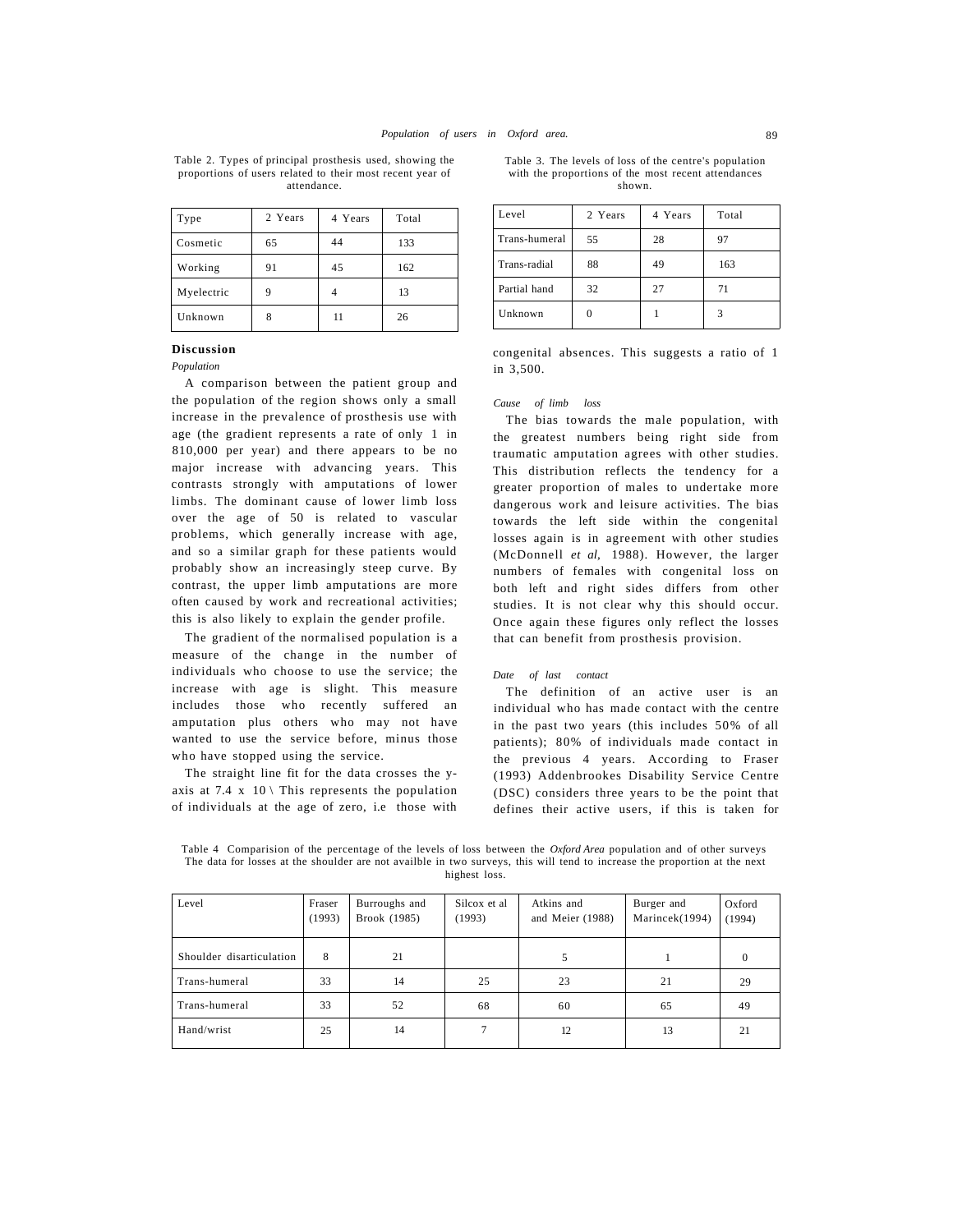Oxford, then 238 persons (73%) are included.

The term 'active' is not intended to assess if the device is passive or active, simply if the prosthesis is used sufficiently to require replacement/repair. It is accepted that upper limb usage is a variable activity and some individuals will return much less frequently although they remain successful users of their devices. The difference in the use profiles of such devices may have a bearing on the time between repairs.

#### *Principal types of prosthesis*

There appears to be little difference in number between those issued with cosmetic and working prostheses (48% to 40%). When the active user definition is applied the balance shifts towards the working devices (52% to 37%). By four years the balance between the two groups mimics that for the total population (48% to 40%). This is consistent with the idea that the 'active' users would appear to employ their working prosthesis more often and so the components will wear out more quickly and thus need replacing earlier.

#### *Level of loss*

The comparison of these data obtained from the Oxford population with those derived from other surveys conducted in developed countries in the past 15 years shows a broad agreement; The variation in survey findings is less in the categories which have many individuals (i.e. trans-radial loss) and more in the extremes which are both rarer and less well served by current prosthetic technology (e.g. shoulder disarticulation level). Some of the data are derived from surveys of the users of prostheses so, for example, persons with a partial hand loss may not be included in such surveys. Indeed this could suggest that the data from the Oxford Area population are more representative of the genuine population as this sample is of all the users of the centre whether they employ a prosthesis or not.

#### *Overall population*

The population attending the Oxford limb fitting centre is not atypical compared with other groups. In the present economic climate with reductions in resource allocation it is important to know what population is likely to derive most benefit from the healthcare services. This investigation attempts to provide some data to aid the informed planning of upper limb provision.

A larger male population is also found elsewhere, for both congenital and acquired loss (Royala *et al,* 1974; Gregory-Dean, 1991). This is hardly surprising as it is likely to be due to the combined contributions of the individuals' lifestyle/occupation to the traumatic cases. Congenital absence is domination by left transradial absences (McDonnell *et al.,* 1988). From these data the comparison of the proportions of gender, type of loss, side and type of prosthesis used shows a dominance of users in favour of male, traumatic loss, right sides and working prosthesis.

The overall numbers of myoelectric hands fitted to adults are small. The provision of myoelectric hands to adults has become routine only recently. In the initial stages of their introduction the provision was made at a few expert centres, such as Queen Mary's Hospital in Roehampton, London. Thus, some of those who were attending Roehampton may well be continuing to attend those clinics rather than switching to Oxford when it began to offer the service.

The figures for new attendees at centres throughout the country show a real trend downwards over the last 20 years (Chappell, 1992). The causes for this trend are unclear. As there is no evidence to suggest that the number of congenital deformities has changed appreciably, the reasons for the reduction can either be due to: (i) the improved medical treatment following trauma, or (ii) that fewer people are being referred to the service. One further possible reason for the fewer traumatic injuries is the decline in heavy industry in the United Kingdom in the past generation, exposing fewer individuals to risk of injury:

McDonnell *et al.* (1988) attempts to derive a measure of rate of congenital absence from a variety of reports from developed countries. From UK government statistics they suggests a range from 1 in 8,400 to 1 in 10,000; McDonnell derived from this a figure of 1 in 9,400. From the Oxford population normalised by age (Fig. 2) the zero offset of 7.3 x 10' corresponds to a congenital absence rate of around 1:13,500 for the Oxford data. This is between 20 and 40% lower than the above estimates. As there has not been a legal